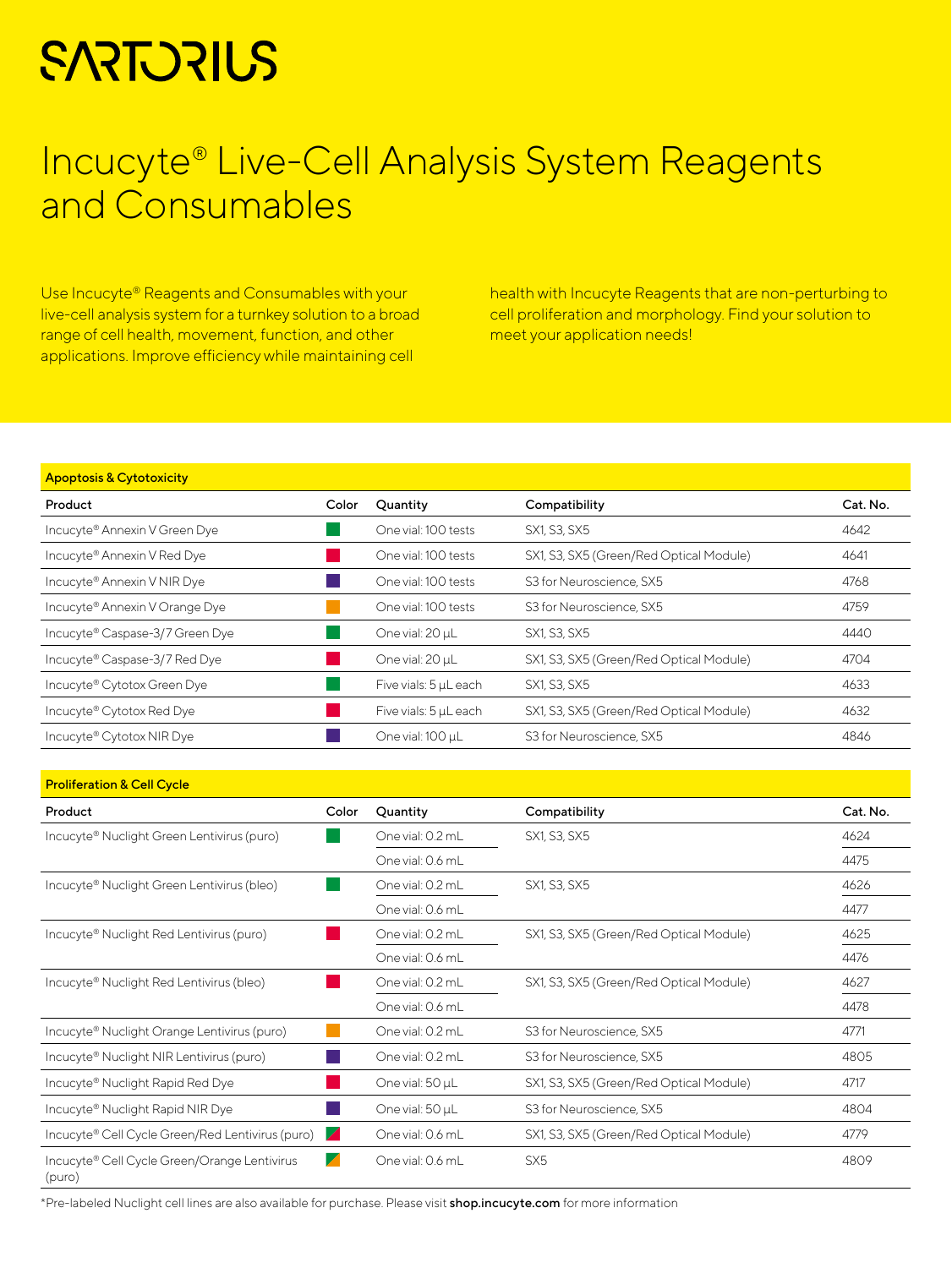| Color | Ouantity         | Compatibility                           | Cat. No. |
|-------|------------------|-----------------------------------------|----------|
|       | One vial: 0.6 mL | SX1, S3, SX5                            | 4481     |
|       | One vial: 0.6 mL | SX1, S3, SX5 (Green/Red Optical Module) | 4482     |
|       |                  |                                         |          |

| <b>Immune Cell Killing, Activation &amp; Proliferation</b> |       |                     |                                         |          |
|------------------------------------------------------------|-------|---------------------|-----------------------------------------|----------|
| Product                                                    | Color | Quantity            | Compatibility                           | Cat. No. |
| Incucyte® Annexin V Green Dye                              |       | One vial: 100 tests | SX1, S3, SX5                            | 4642     |
| Incucyte® Annexin V Red Dye                                |       | One vial: 100 tests | SX1, S3, SX5 (Green/Red Optical Module) | 4641     |
| Incucyte® Annexin V NIR Dye                                |       | One vial: 100 tests | S3 for Neuroscience, SX5                | 4768     |
| Incucyte® Annexin V Orange Dye                             |       | One vial: 100 tests | S3 for Neuroscience, SX5                | 4759     |
| Incucyte® Caspase-3/7 Green Dye                            |       | One vial: 20 µL     | SX1, S3, SX5                            | 4440     |
| Incucyte® Caspase-3/7 Red Dye                              |       | One vial: 20 µL     | SX1, S3, SX5 (Green/Red Optical Module) | 4704     |
| Incucyte® Cytolight Rapid Green Dye                        |       | One vial: 15 µg     | SX1, S3, SX5                            | 4705     |
| Incucyte® Cytolight Rapid Red Dye                          |       | Five vials: 50 µg   | SX1, S3, SX5 (Green/Red Optical Module) | 4706     |
| Incucyte® Cytolight Rapid Orange Dye                       |       | One vial: 1 mg      | S3 for Neuroscience, SX5                | 4839     |

| <b>Scratch Wound Cell Migration &amp; Invasion</b> |             |               |          |
|----------------------------------------------------|-------------|---------------|----------|
| Product                                            | Quantity    | Compatibility | Cat. No. |
| Incucyte <sup>®</sup> Imagelock 96-well Plates     | 50 plates   | SX1, S3, SX5  | BA-04857 |
|                                                    | 10 plates   |               | BA-04856 |
| Incucyte® 96-well Woundmaker Tool                  | One wounder | SX1, S3, SX5  | 4563     |
| Incucyte <sup>®</sup> Cell Migration Kit           | One kit     | SX1, S3, SX5  | BA-04858 |
| Incucyte® Cell Invasion Accessories                | One kit     | SX1, S3, SX5  | 4444     |

| <b>Chemotaxis</b>                            |            |               |          |
|----------------------------------------------|------------|---------------|----------|
| Product                                      | Quantity   | Compatibility | Cat. No. |
| Incucyte® Clearview 96-well Plates           | 1 plate    | SX1, S3, SX5  | 4582     |
|                                              | 10 plates  |               | 4648     |
|                                              | 50 plates  |               | 4599     |
| Incucyte® Clearview 96-well Reservoir Plates | 10 plates  | SX1, S3, SX5  | 4600     |
|                                              | 100 plates |               | 4601     |

| Immunocytochemistry                                                                                                                                      |       |                 |                                         |          |
|----------------------------------------------------------------------------------------------------------------------------------------------------------|-------|-----------------|-----------------------------------------|----------|
| Product                                                                                                                                                  | Color | Quantity        | Compatibility                           | Cat. No. |
| Incucyte® Mouse IgG1 Fabfluor-488 Antibody<br>Labeling Kit<br>■ Incucyte® Mouse IgG1 Fabfluor-488 Dye<br>■ Incucyte® Opti-Green Background Suppressor    |       | One kit         | SX1, S3, SX5                            | 4745     |
| Incucyte® Mouse IgG2a Fabfluor-488 Antibody<br>Labeling Kit<br>■ Incucyte® Mouse IgG12a Fabfluor-488 Dye<br>■ Incucyte® Opti-Green Background Suppressor |       | One kit         | SX1, S3, SX5                            | 4743     |
| Incucyte® Mouse IgG2b Fabfluor-488 Antibody<br>Labeling Kit<br>■ Incucyte® Mouse IgG12b Fabfluor-488 Dye<br>■ Incucyte® Opti-Green Background Suppressor |       | One kit         | SX1, S3, SX5                            | 4744     |
| Incucyte® Mouse IgG1 Fabfluor-594 Antibody<br>Labeling Dye                                                                                               |       | One vial: 50 µg | SX1, S3, SX5 (Green/Red Optical Module) | 4844     |
| Incucyte® Mouse IgG2a Fabfluor-594 Antibody<br>Labeling Dye                                                                                              |       | One vial: 50 µg | SX1, S3, SX5 (Green/Red Optical Module) | BA-04863 |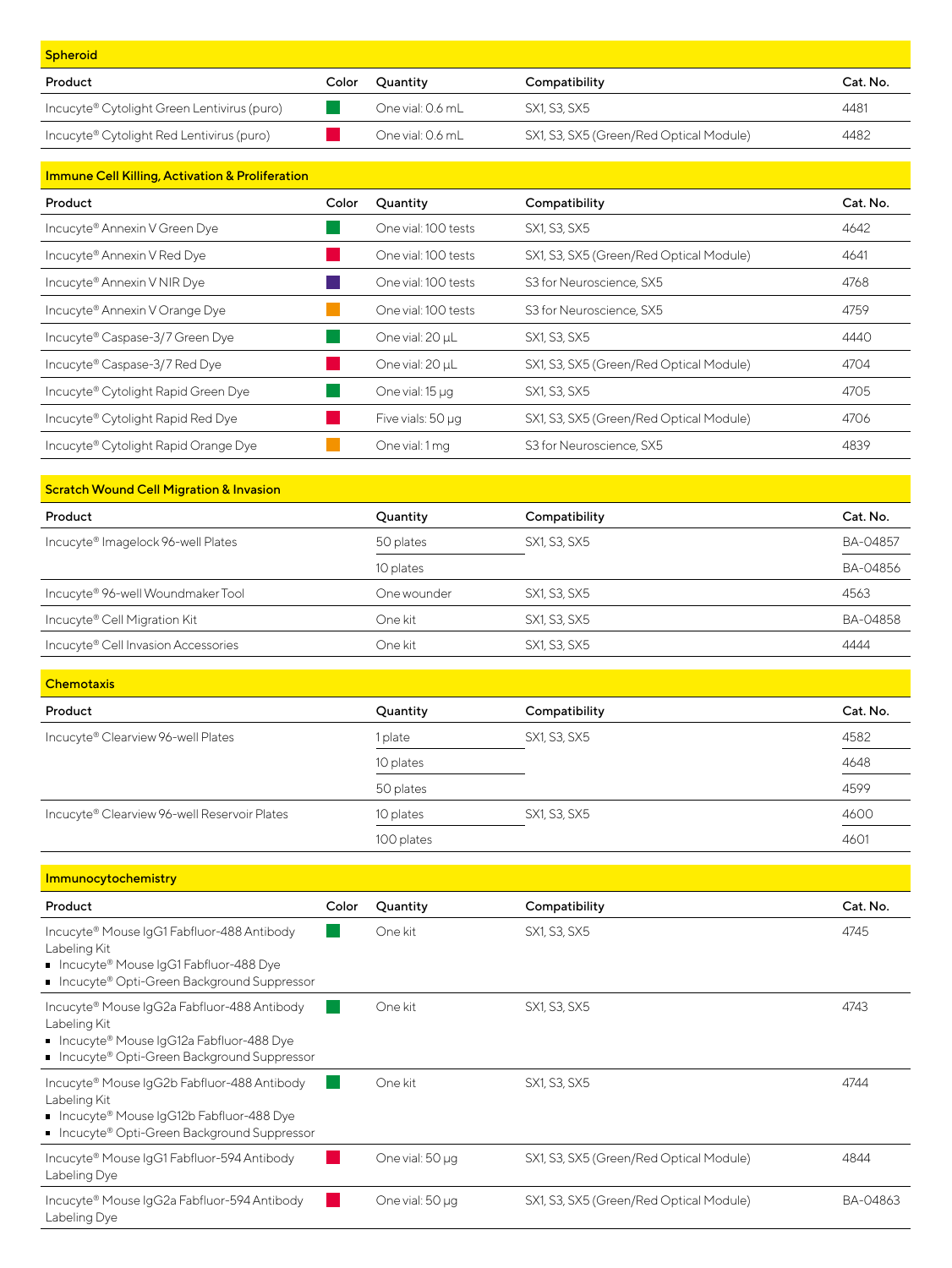| <b>Antibody Internalization</b>                                |       |                 |                                         |          |
|----------------------------------------------------------------|-------|-----------------|-----------------------------------------|----------|
| Product                                                        | Color | Quantity        | Compatibility                           | Cat. No. |
| Incucyte® Human Fabfluor-pH Red Antibody<br>Labeling Dye       |       | One vial: 50 µg | SX1, S3, SX5 (Green/Red Optical Module) | 4722     |
| Incucyte® Human Fabfluor-pH Orange Antibody<br>Labeling Dye    |       | One vial: 50 µg | S3 for Neuroscience, SX5                | 4812     |
| Incucyte® Mouse IgG1 Fabfluor-pH Red<br>Antibody Labeling Dye  |       | One vial: 50 µg | SX1, S3, SX5 (Green/Red Optical Module) | 4723     |
| Incucyte® Mouse IgG2a Fabfluor-pH Red<br>Antibody Labeling Dye |       | One vial: 50 µg | SX1, S3, SX5 (Green/Red Optical Module) | 4750     |
| Incucyte® Mouse IgG2b Fabfluor-pH Red<br>Antibody Labeling Dye |       | One vial: 50 µg | SX1, S3, SX5 (Green/Red Optical Module) | 4751     |
| Incucyte® Rat Fabfluor-pH Red Antibody<br>Labeling Dye         |       | One vial: 50 µg | SX1, S3, SX5 (Green/Red Optical Module) | 4737     |

| Metabolism                                                                                                                               |       |                 |                                       |          |
|------------------------------------------------------------------------------------------------------------------------------------------|-------|-----------------|---------------------------------------|----------|
| Product                                                                                                                                  | Color | Quantity        | Compatibility                         | Cat. No. |
| Incucyte® CytoATP Lentivirus Reagent Kit<br>Incucyte® CytoATP Lentivirus<br>■ Incucyte® CytoATP Non-binding Control<br>Lentivirus (puro) |       | One kit         | SX5 (Metabolism)                      | 4772     |
| Incucyte® MMP Orange Reagent Kit<br>■ MMP Orange Reagent<br>$\blacksquare$ FCCP<br>Oligomcyin A                                          |       | One kit         | S3 for Neuroscience, SX5              | 4775     |
| Incucyte® Caspase-3/7 Orange Dye for<br>Metabolism                                                                                       |       | One vial: 20 µL | S3 for Neuroscience, SX5 (Metabolism) | 4776     |

| <b>Neuronal Activity</b>               |                  |                          |          |
|----------------------------------------|------------------|--------------------------|----------|
| Product                                | Ouantity         | Compatibility            | Cat. No. |
| Incucyte® Neuroburst Orange Lentivirus | One vial: 0.2 mL | S3 for Neuroscience, SX5 | 4736     |
| Incucyte® Neuroactive Orange Kit       | One kit          | S3 for Neuroscience, SX5 | 4761     |

| Neurite Outgrowth: Monoculture & Co-culture                |       |                                     |                                         |          |
|------------------------------------------------------------|-------|-------------------------------------|-----------------------------------------|----------|
| Product                                                    | Color | Quantity                            | Compatibility                           | Cat. No. |
| Incucyte <sup>®</sup> Neurolight Red Lentivirus (Synapsin) |       | Two vials: 0.45 mL each             | SX1, S3, SX5 (Green/Red Optical Module) | 4807     |
| Incucyte® Neurolight Orange Lentivirus (Synapsin)          |       | Two vials: 0.45 mL each             | S3 for Neuroscience, SX5                | 4808     |
| Incucyte® Neuroprime Red Kit                               |       | One kit                             | SX1, S3, SX5 (Green/Red Optical Module) | 4585     |
| Incucyte® Neuroprime Orange Kit                            |       | One kit                             | S3 for Neuroscience, SX5                | 4760     |
| Incucyte® rCortical Neurons                                | n/a   | One vial: $2 \times 10^6$ cells     | SX1, S3, SX5                            | 4753     |
| Incucyte® rAstrocytes                                      | n/a   | One vial: 2 x 10 <sup>6</sup> cells | SX1, S3, SX5                            | 4586     |

| NEW! Kinase Activity                             |                  |                                         |          |
|--------------------------------------------------|------------------|-----------------------------------------|----------|
| Product                                          | Quantity         | Compatibility                           | Cat. No. |
| Incucyte® Kinase Akt Green/Red Lentivirus (puro) | One vial: 0.2 mL | SX1, S3, SX5 (Green/Red Optical Module) | BA-04868 |